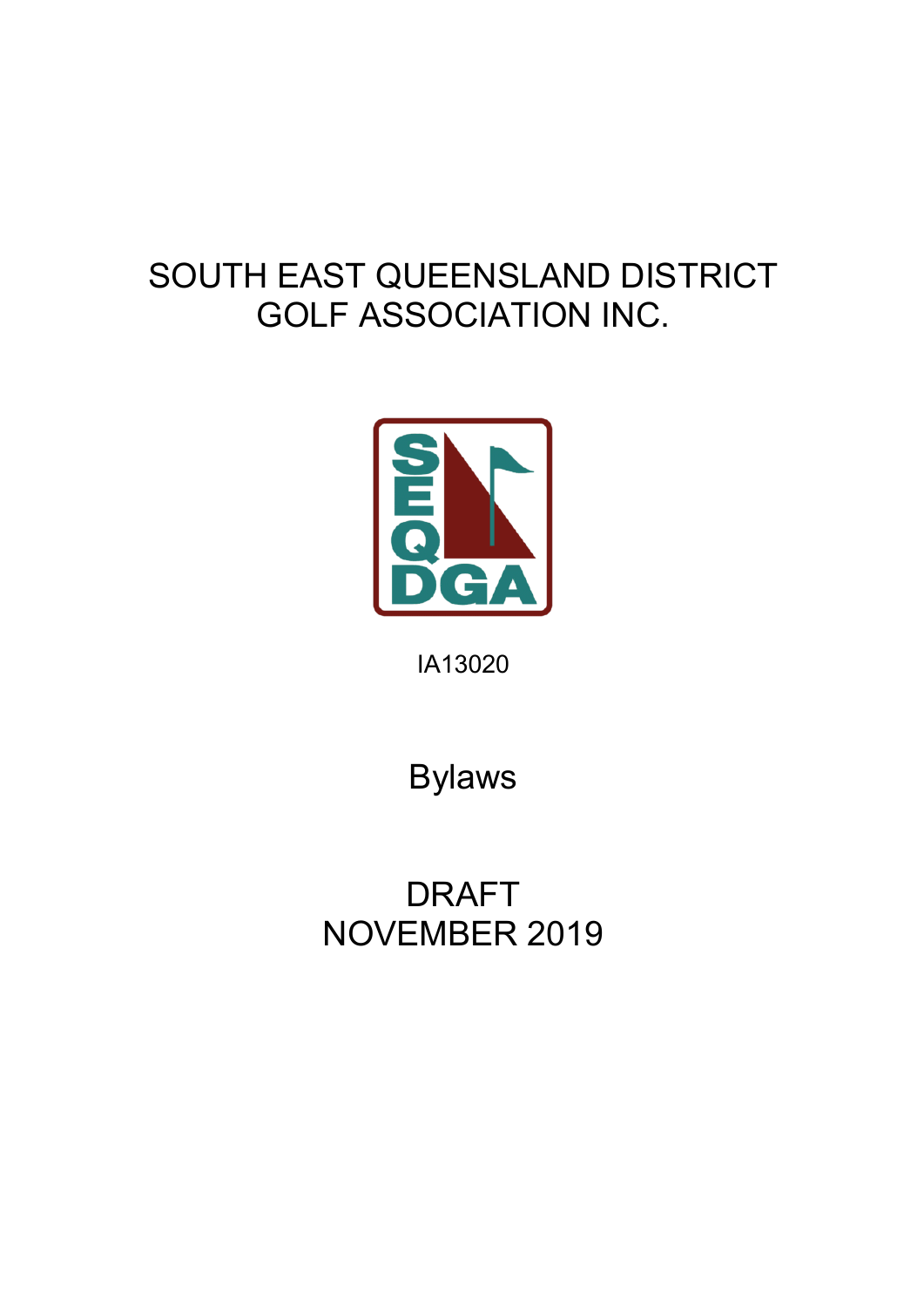| $1 \quad$<br>1.1.<br>1.2.      |  |  |
|--------------------------------|--|--|
| 2.1.                           |  |  |
| 2.2.                           |  |  |
| 3 <sub>1</sub><br>3.1.         |  |  |
| 4.1.<br>4.2.                   |  |  |
| 5.1.                           |  |  |
| 6.<br>6.1.<br>6.2.             |  |  |
| $7_{\scriptscriptstyle{\sim}}$ |  |  |
| 7.1.<br>7.2.                   |  |  |
| 7.3.                           |  |  |

## **Compiled by CPR Group**

PO Box 2092 Sunshine Plaza Q 4558 P: 07 5443 6247 F: 07 5443 6429 E: admin@cprgroup.com.au W: www.cprgroup.com.au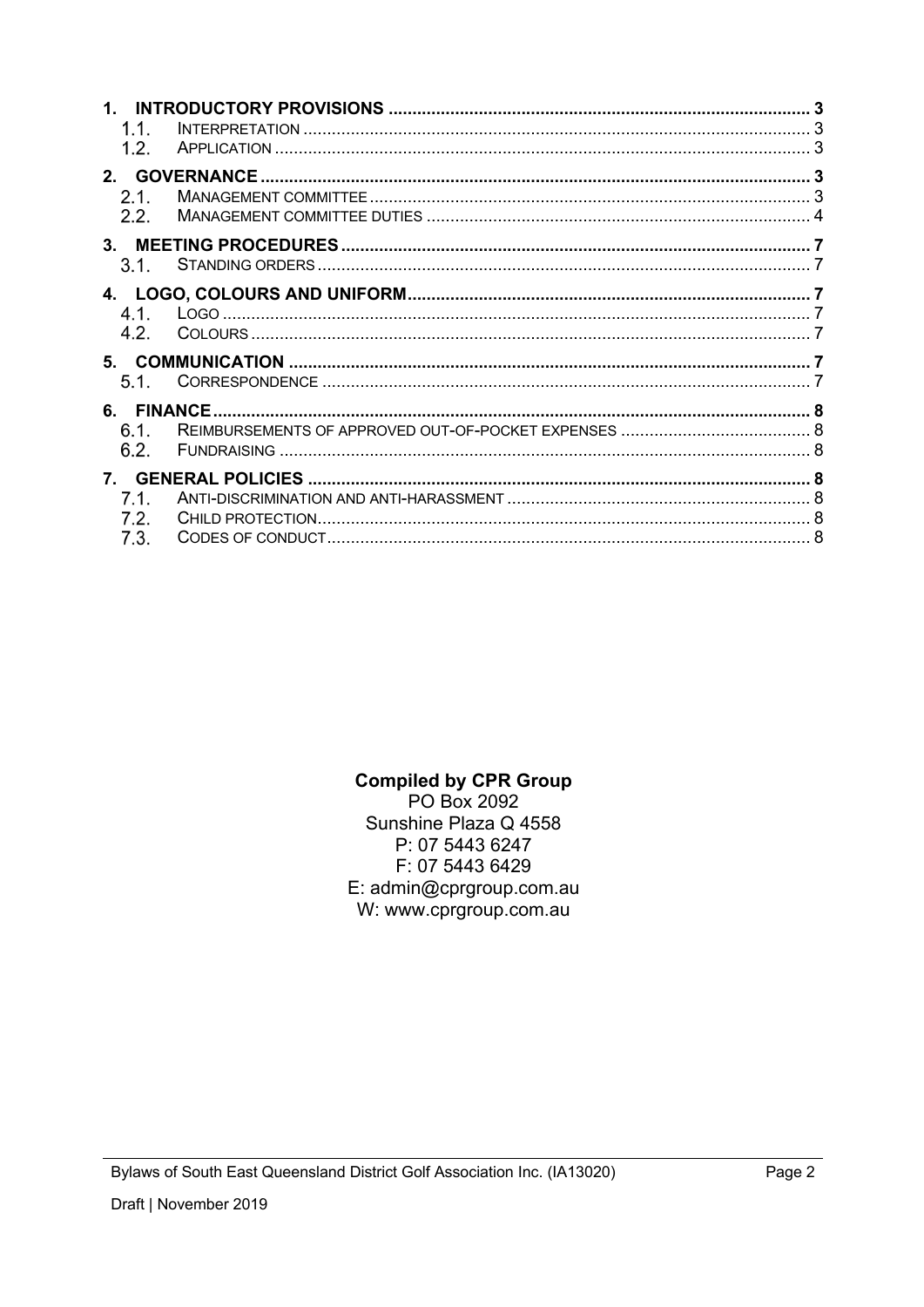#### **1. Introductory provisions**

#### $1.1.$ **Interpretation**

- 1.1.1. In these bylaws:
	- a. **act** means the *Associations Incorporation Act 1981*;
	- b. **association / SEQDGA** means South East Queensland District Golf Association Inc.;
	- c. **bylaws** mean the bylaws of the association;
	- d. **member** means a person or affiliated club, duly accepted as such in accordance with the association's rules, having paid any membership fees due to the association;
	- e. **special resolution** means a resolution that is passed at a general meeting (including the annual general meeting) by the votes of at least 75% of the club delegates who are present and voting;
	- f. **fee** means a payment of money due to the association by its members.

#### **Application**

- 1.2.1. These bylaws complement and are to be read in conjunction with the rules of the association.
- 1.2.2. It is the responsibility of all management committee members to familiarise themselves with the association's rules, bylaws, policies and procedures. It is also their responsibility to educate members that they must comply with the rules, bylaws, policies and procedures of the association.

#### **2. Governance**

#### $2.1.$ **Management committee**

- 2.1.1. In accordance with the rules of the association, the management committee must have at least three members, of whom one holds the position of president, another of whom holds the position of treasurer and any other members that the club delegates elect at a general meeting.
- 2.1.2. The management committee comprises the following positions:
	- a. president;
	- b. vice president;
	- c. secretary;
	- d. treasurer;
	- e. captain;
	- f. vice captain;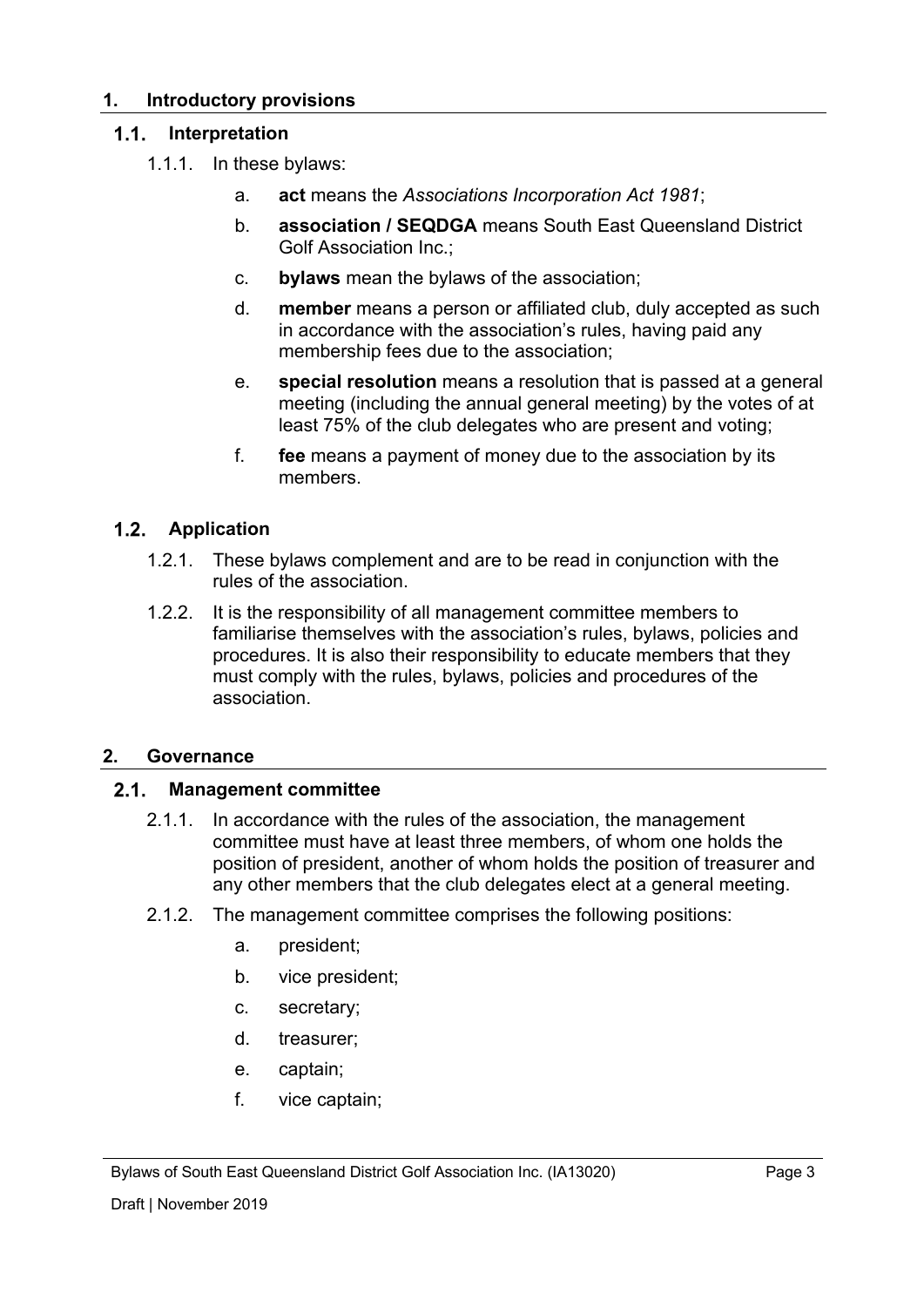- g. junior development coordinator;
- h. general management committee member.

#### $2.2$ **Management committee duties**

- 2.2.1. All management committee members shall:
	- a. attend management committee meetings and general meetings of the association, as well as other meetings and workshops as they are called from time to time;
	- b. attend functions held by the association as required;
	- c. have the power to delegate appropriate duties amongst volunteers;
	- d. hold a current blue card;
	- e. undergo a criminal history check, if required by the association;
	- f. maintain all documents, books, papers, keys, records and goods belonging to the association and pertaining to the office held and deliver them to the association at the completion of their term of office;
	- g. provide guidance, mentoring and support for those taking over from their position at the end of their term of office;
	- h. maintain a good working knowledge of the association's rules, bylaws, policies and procedures;
	- i. perform any such other duties as appropriate and as directed by the management committee.
- 2.2.2. President:
	- a. ensure the standards of good governance are acquitted in accordance with best practice, relevant legislation and the association's rules and bylaws;
	- b. preside as chairperson at management committee meetings and general meetings and in doing so ensure that all business is conducted in a proper manner in accordance with the association's rules and bylaws;
	- c. ensure management committee members and other volunteers fulfil their responsibilities as required;
	- d. act as the official spokesperson for the association and liaise as necessary with Golf Queensland, Golf Australia, government departments, Councils, partners and sponsors;
	- e. report to the management committee and members of the association as appropriate;
	- f. provide motivation, leadership and enthusiasm to team members;
	- g. delegate tasks to suitable personnel as necessary;

Bylaws of South East Queensland District Golf Association Inc. (IA13020)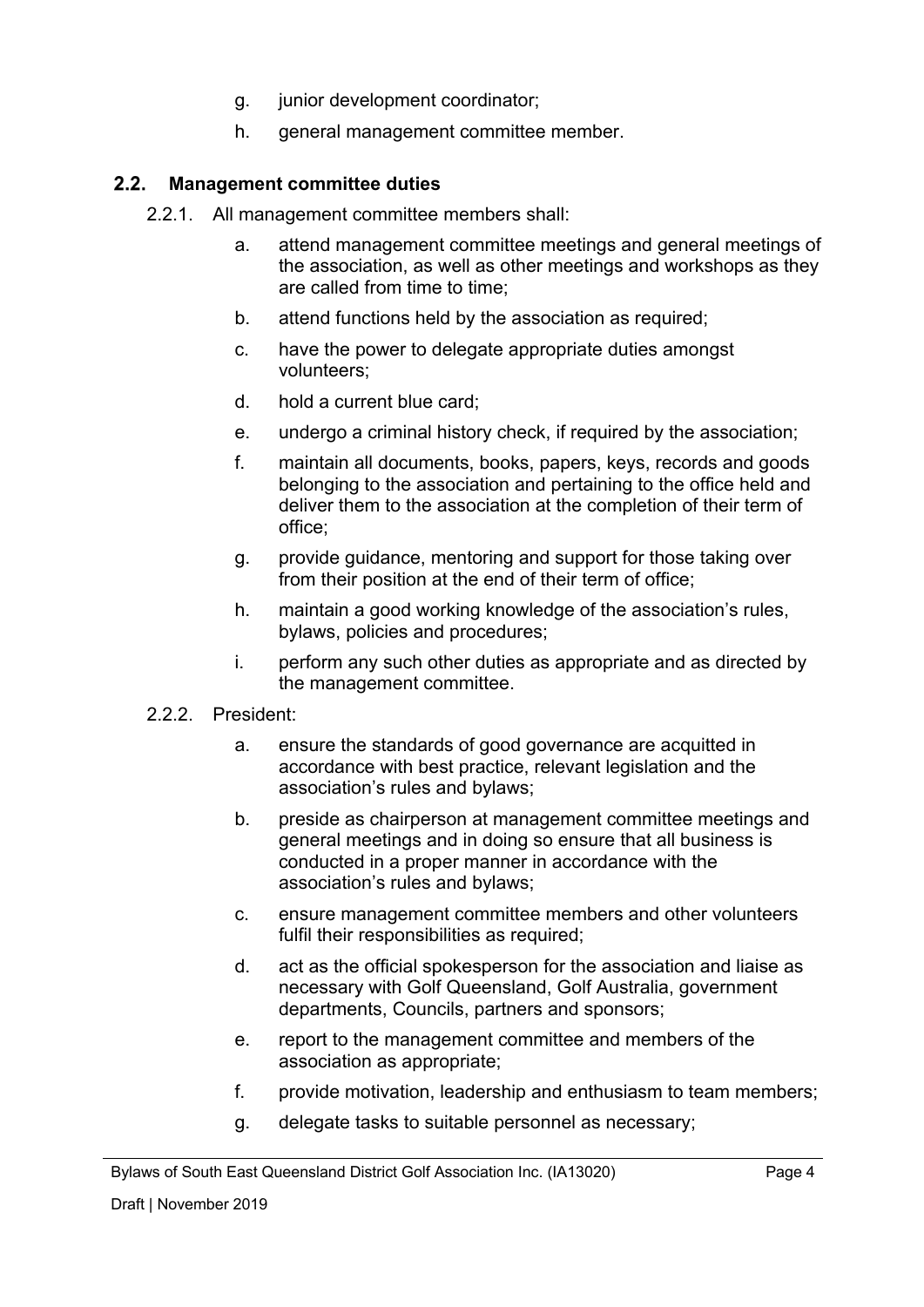- h. be available to handle disputes;
- i. prepare a report to be given to the secretary prior to, and to be presented at, the annual general meeting.
- 2.2.3. Vice president:
	- a. provide assistance to the president as necessary;
	- b. assume the duties of the president in their absence and assist the president in carrying out their duties;
	- c. assist with setting the direction of the association and oversee the strategic development of the association through the development of plans, policies and procedures to meet the objects of the association;
	- d. ensure planning for the future is carried out in accordance with the wishes of members and act as a planning coordinator;
	- e. be aware of current and future association activities.
- 2.2.4. Secretary:
	- a. issue notices of meetings in accordance with the association's rules, together with an agenda;
	- b. collect and collate reports from office bearers;
	- c. keep accurate minutes during all management committee and general meetings;
	- d. act as the association's primary point of contact and forward any enquiries to appropriate association personnel;
	- e. conduct all correspondence of the association as instructed by the management committee and keep files of such correspondence, records and reports of officers;
	- f. receive and place before the management committee all applications for membership;
	- g. maintain an up-to-date register of members;
	- h. ensure that a current copy of the association's rules is available to each new member;
	- i. prepare the annual report for presentation at the annual general meeting, in conjunction with the president;
	- j. call for nominations for association positions prior to the annual general meeting;
	- k. provide timely notice to governing bodies, the Queensland Office of Fair Trading and other relevant stakeholders regarding changes to committee members and key contacts.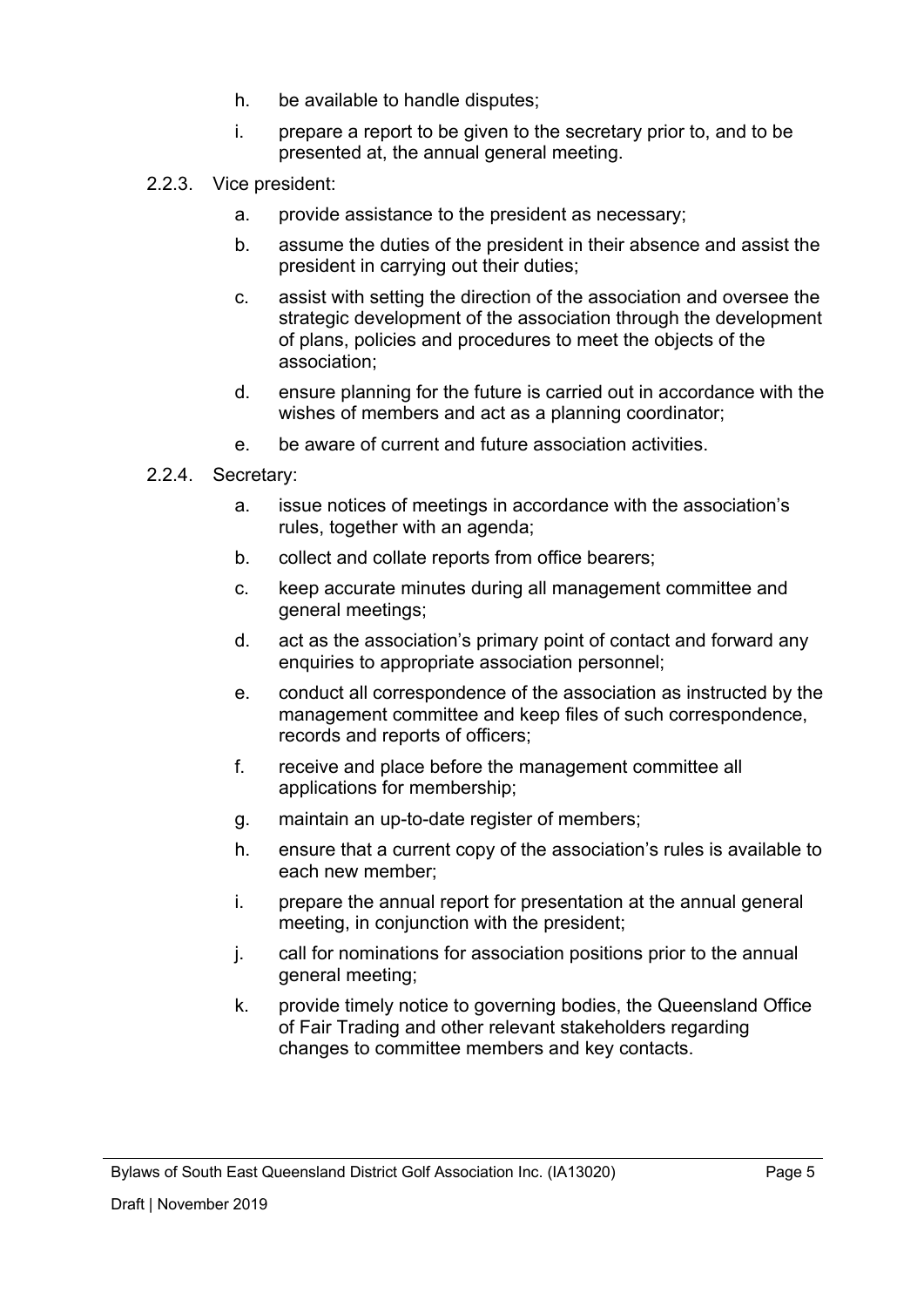#### 2.2.5. Treasurer:

- a. keep all books and accounts of the association and prepare a statement of receipts and expenditure, profit and loss report, balance sheet and bank statements for presentation to each management committee meeting and general meetings;
- b. present accounts paid for ratification and accounts requiring payment for approval to each management committee meeting;
- c. generate invoices and coordinate the receipt of monies and issuing of receipts;
- d. monitor sponsorship funds;
- e. ensure any cash takings are counted by two people concurrently at the end of each day of activities, and ensure the prompt deposit of cash into the bank;
- f. work with the secretary to arrange for all disbursement of payments to be paid either by cheque or electronic funds transfer;
- g. act as a signatory on association bank accounts;
- h. following the end date of the association's financial year, close the association's books and prepare a set of financial statements;
- i. submit the association's financial statements and other relevant records to the auditor with sufficient time prior to the annual general meeting;
- j. present audited financial statements to the annual general meeting, in accordance with the association's rules and the *Associations Incorporation Act 1981.*
- 2.2.6. Captain and vice captain:
	- a. act as the association's figureheads in matters relating to golf and social events;
	- b. raise the profile of the association both internally and externally;
	- c. encourage member participation in the association's events and activities;
	- d. be prominent within the association throughout the year;
	- e. be approachable and available to all members, and act as conduits between members and the management committee;
	- f. prepare a report to be given to the secretary prior to, and to be presented at, the annual general meeting.
- 2.2.7. Junior development coordinator:
	- a. be responsible for the development and implementation of junior programs;
	- b. keep the management committee well-informed regarding junior programs;

Bylaws of South East Queensland District Golf Association Inc. (IA13020)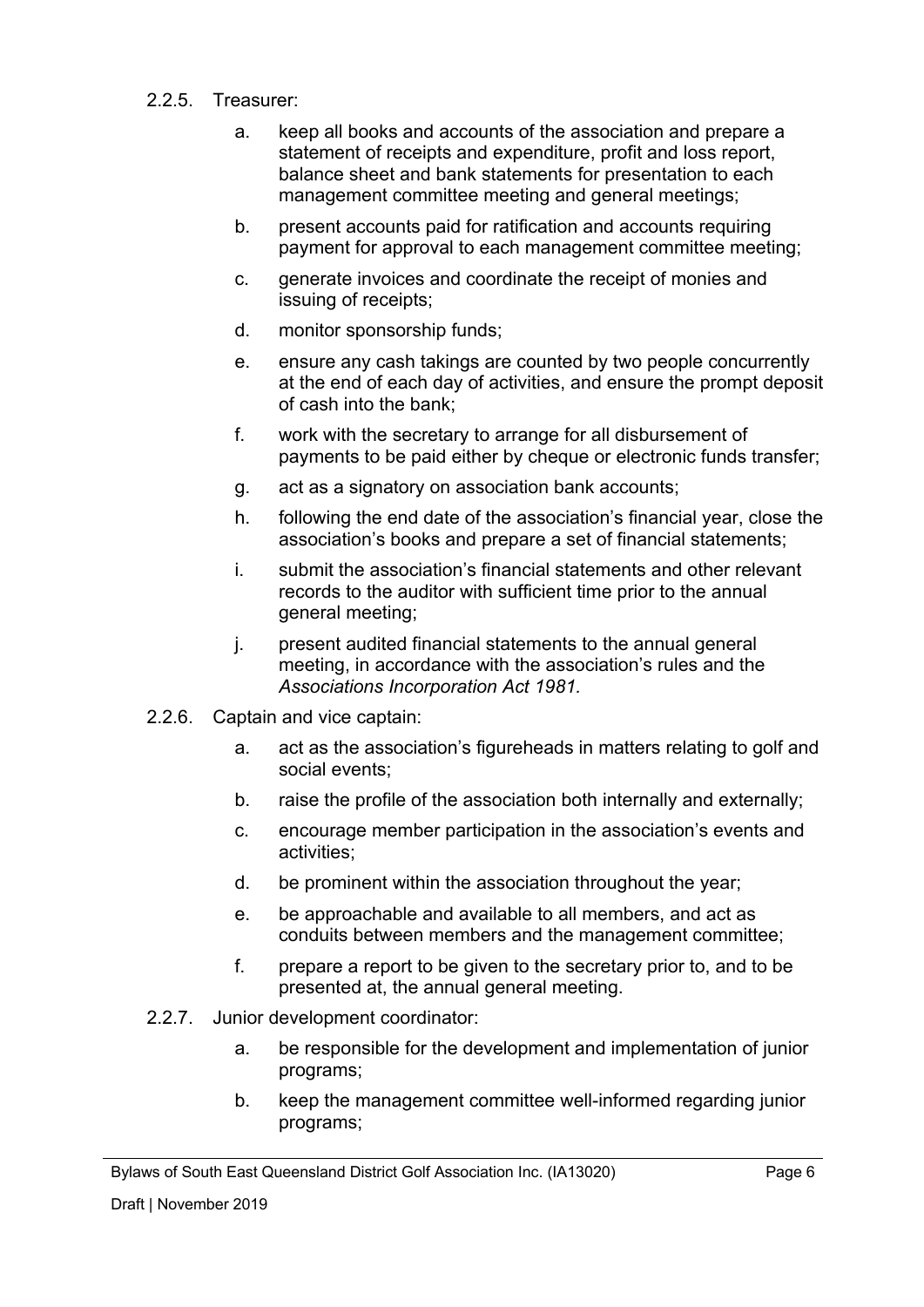- c. act as a conduit between junior members, their parents and the management committee.
- 2.2.8. General management committee members:
	- a. spend some time with each management committee member to maintain a sound understanding of the running of the association and assist other committee members with their duties as required.
	- b. work closely with other management committee members to achieve the objects of the association and to ensure its general wellbeing;
	- c. be aware of current and planned association activities;
	- d. serve as chair of subcommittees as appointed;
	- e. endeavour at all times to ensure the general wellbeing of the association.

#### **3. Meeting procedures**

#### **Standing orders**

- 3.1.1. The association shall conduct its meetings in an orderly manner, generally in accordance with the customary procedure at meetings.
- 3.1.2. The level of formality required at a meeting is to be determined by the chair, subject to the operational requirements of the association and the seriousness or confidentiality of any matters to be resolved at that meeting.

#### **4. Logo, Colours and Uniform**

#### **Logo**

4.1.1. The association's logo comprises a rectangle with the letters 'SEQDGA' included, as well as a maroon triangle representing the state of Queensland and an aqua flag stick.

#### **Colours**

4.2.1. The association's colours are predominantly maroon and aqua.

#### **5. Communication**

#### **Correspondence**

- 5.1.1. All formal association correspondence must be on association letterhead and signed by the president or secretary.
- 5.1.2. All correspondence sent to the association is to be addressed to the association secretary.

Bylaws of South East Queensland District Golf Association Inc. (IA13020)